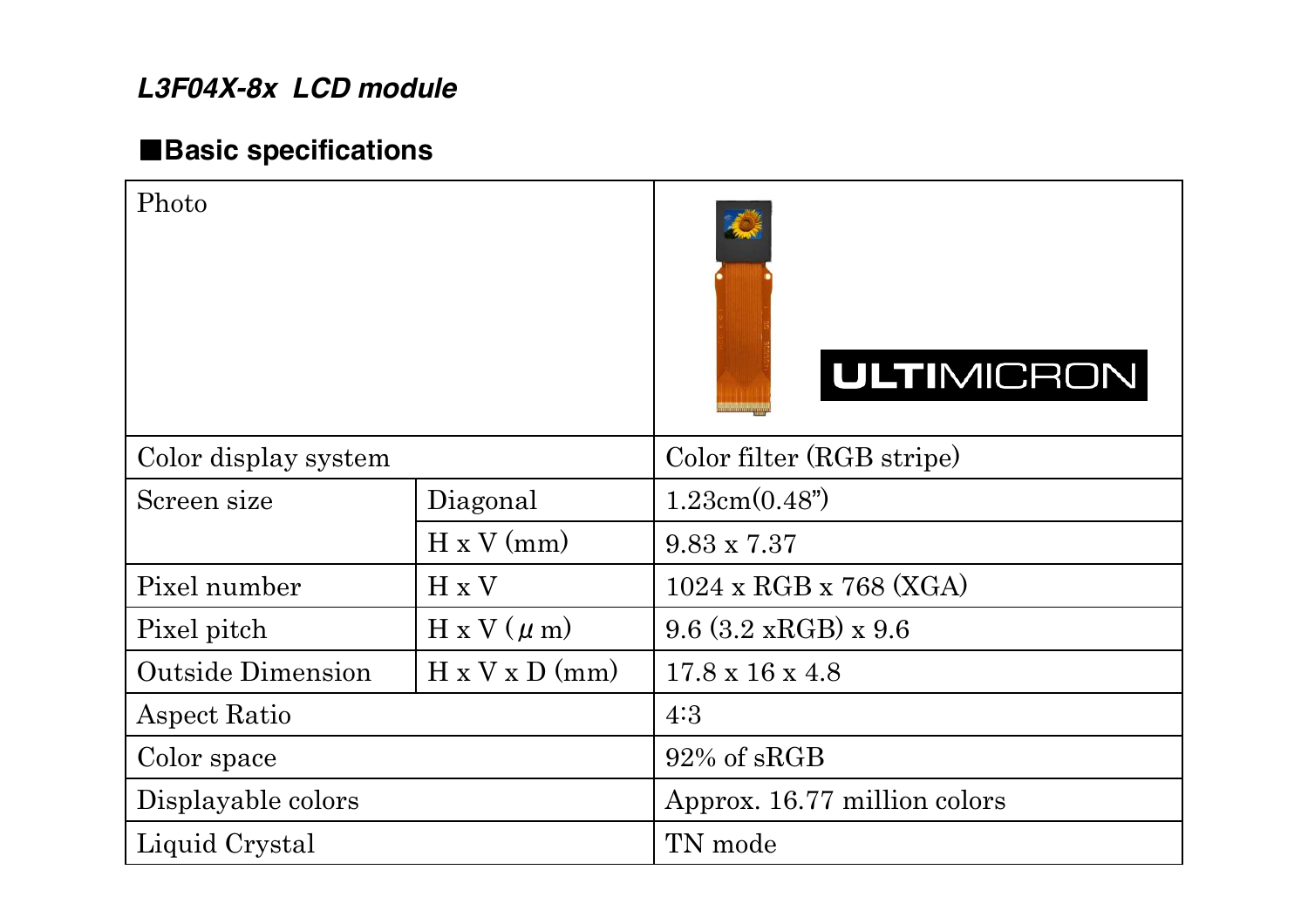#### 䕔*Dimensional Outline Drawing*